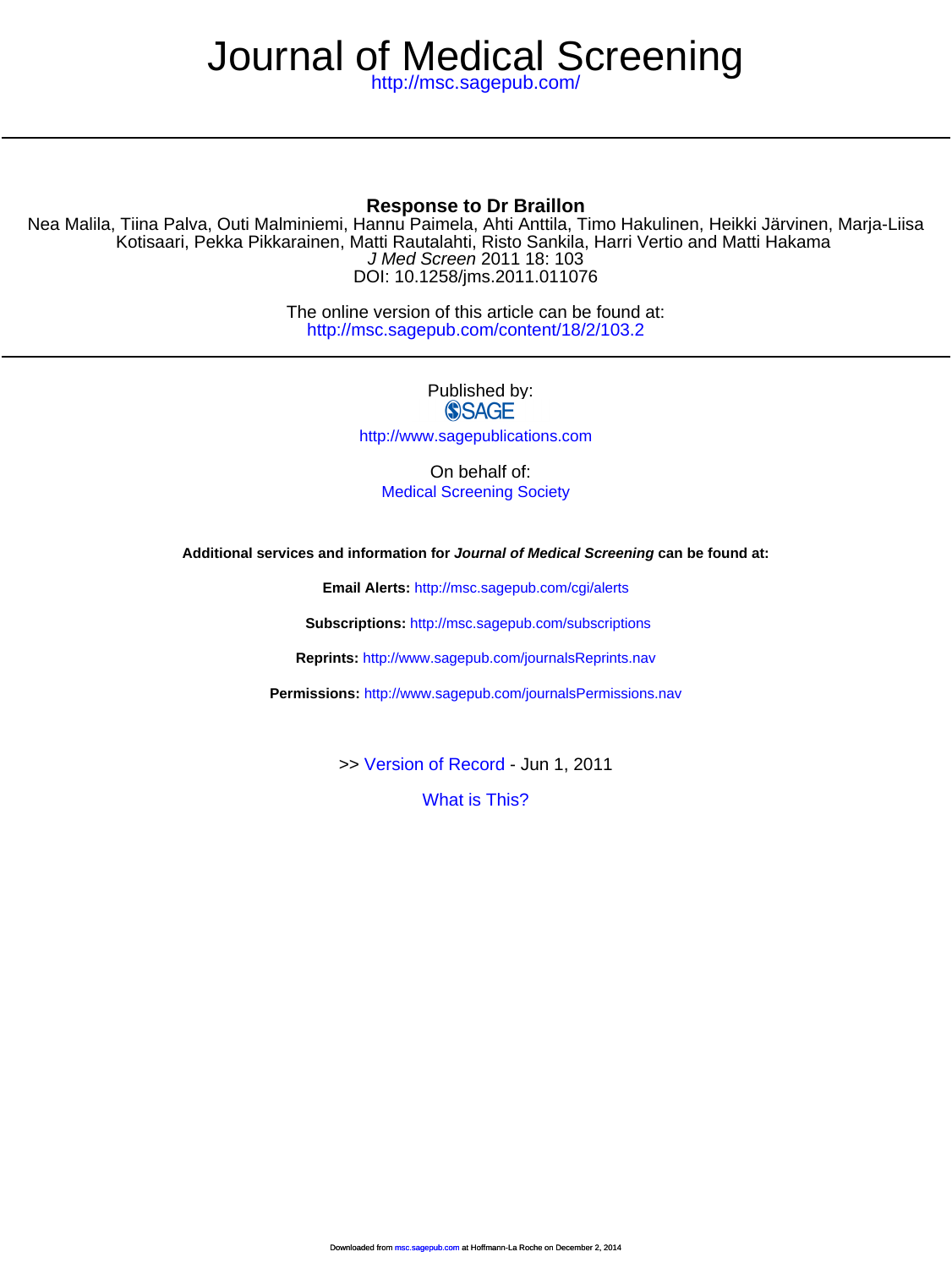## Colorectal cancer screening, ethics and evidence-based public policy

Malila et al. report on the Finnish colorectal cancer screening programme using a Faecal Occult Blood Test (FOBT)<sup>1</sup> , which was launched in 2004 for one-third of the population. Several points merit attention.

The reported uptake is a marked success, increasing from 62% in men and 77% in women for the first round to 68% and 80%, respectively, for the second. This is in marked contrast with other countries. In France, for example, uptake for the first screening round, implemented in 2003 in 23 of 100 districts, only reached 42% (five territories were over 50%, the best reaching 54% and five territories were below  $35\%$ ).<sup>2</sup> Generalization to all 100 districts only occurred late in 2008, and the second round is still characterized by low participation.

As for every rich country, however, the delay in implementation of the programme should be questioned. Why was there such a delay in responding to and acting on scientific evidence? Data from two randomized controlled trials were available in 1994, and experts published calls for screening as early as  $1995.<sup>3</sup>$  The 2003 recommendation of the European Council<sup>4</sup> for FOBT screening for colorectal cancer in men and women aged 50–74 hopefully challenged this inertia.

Finally, the Finnish programme is ethically questionable. Why did the authorities perform a controlled trial with randomization? This choice deliberately ignored the weight of evidence from trials published since 1995 confirming effectiveness and of reports showing that the effect can be achieved within normal public health care. Why was the control arm a placebo arm? The population in the control arm could have received, at least, an intervention to promote healthy behaviour. This denial of an effective intervention in a population

which was not informed is a double breach of the Helsinki declaration which requires, in point 32, 'that patients are not randomized to a clearly inferior treatment'.

Screening programmes have advantages and limitations, and the issue is complex. In 2010, the American Cancer Society recommended that programmes should 'prefer the tests that are designed to find both early cancer and polyps': flexible sigmoidoscopy every five years, or colonoscopy every 10 years, or double-contrast barium enema every five years, or CT colonography (virtual colonoscopy) ... 'if you are willing to have one of these more invasive tests'.<sup>5</sup> This was hardly novel; the American College of Gastroenterology in 2000 had endorsed colonoscopy as the preferred strategy. Indeed, for themselves gastroenterologists relied on colonoscopy not on FOBT and recently, President Obama at age 49 underwent virtual colonoscopy.<sup>6</sup> By contrast, in Europe, lay people have no choice but to rely on outdated health policies because policy makers are flying in the face of best evidence and ethics.

#### Alain Braillon

GRES, 27 rue Voiture, 80000 Amiens, France; [braillon.alain@gmail.com](mailto:braillon.alain@gmail.com)

#### **REFERENCES**

- 1 Malila N, Palva T, Malminiemi O, et al. Coverage and performance of colorectal cancer screening with the faecal occult blood test in Finland. J Med Screen 2011;18:18-23
- 2 Braillon A, Dubois G. [French health policy and screening for colorectal cancer]. Gastroenterol Clin Biol 2010;34:142–3
- 3 Dubois G. Screening for colorectal cancer. French Working Group on Colorectal Cancer Screening. N Engl J Med 1995;333: 460–1
- 4 European Commission. Proposal for a Council Recommendation on cancer screening/COM/ 2003/0230 final - CNS 2003/0093 Available at [http:](http://eur-lex.europa.eu/Notice.do?val=278481:cs&lang=en&list=529172:cs,497223:cs,485457:cs,278481:cs,&pos=4&page=1&nbl=4&pgs=10&hwords=colorectal%20cancer%20screening~&checktexte=checkbox&visu=%23texte)//[eur-lex.europa.eu](http://eur-lex.europa.eu/Notice.do?val=278481:cs&lang=en&list=529172:cs,497223:cs,485457:cs,278481:cs,&pos=4&page=1&nbl=4&pgs=10&hwords=colorectal%20cancer%20screening~&checktexte=checkbox&visu=%23texte)/notice.do?val= [278481:cs&lang=en&list=529172:](http://eur-lex.europa.eu/Notice.do?val=278481:cs&lang=en&list=529172:cs,497223:cs,485457:cs,278481:cs,&pos=4&page=1&nbl=4&pgs=10&hwords=colorectal%20cancer%20screening~&checktexte=checkbox&visu=%23texte) [cs,497223:cs,485457:cs, 278481:cs,&pos=](http://eur-lex.europa.eu/Notice.do?val=278481:cs&lang=en&list=529172:cs,497223:cs,485457:cs,278481:cs,&pos=4&page=1&nbl=4&pgs=10&hwords=colorectal%20cancer%20screening~&checktexte=checkbox&visu=%23texte) [4&page=1&nbl=4&pgs=10&hwords=](http://eur-lex.europa.eu/Notice.do?val=278481:cs&lang=en&list=529172:cs,497223:cs,485457:cs,278481:cs,&pos=4&page=1&nbl=4&pgs=10&hwords=colorectal%20cancer%20screening~&checktexte=checkbox&visu=%23texte) [colorectal%20cancer%20screening](http://eur-lex.europa.eu/Notice.do?val=278481:cs&lang=en&list=529172:cs,497223:cs,485457:cs,278481:cs,&pos=4&page=1&nbl=4&pgs=10&hwords=colorectal%20cancer%20screening~&checktexte=checkbox&visu=%23texte) [&checktexte =checkbox&visu=#texte](http://eur-lex.europa.eu/Notice.do?val=278481:cs&lang=en&list=529172:cs,497223:cs,485457:cs,278481:cs,&pos=4&page=1&nbl=4&pgs=10&hwords=colorectal%20cancer%20screening~&checktexte=checkbox&visu=%23texte) (last accessed May 18 2011)
- 5 American Cancer Society Guidelines for the Early Detection of Cancer. Available at [http:](http://www.cancer.org/docroot/ped/content/ped_2_3x_acs_cancer_detection_guidelines_36.asp)// [www.cancer.org](http://www.cancer.org/docroot/ped/content/ped_2_3x_acs_cancer_detection_guidelines_36.asp)/docroot/ped/content/

ped 2 3x acs cancer detection [guidelines\\_36.asp](http://www.cancer.org/docroot/ped/content/ped_2_3x_acs_cancer_detection_guidelines_36.asp) (last accessed May 18 2011)

6 Braillon A. Colorectal cancer screening: from perspectives to reality. Gastroenterology 2010;139:1065

DOI: 10.1258/jms.2011.011061

## Response to Dr Braillon

Dr Braillon calls for greater accountability in acting on scientific evidence and on reports showing that the effect can be achieved within normal public health care. In fact, Finland was among the first countries in the world to establish organized population-based screening programmes for breast and colorectal cancer after the general evidence from trials was available. We were among the first to know whether screening for breast cancer works as a public health policy (particularistic evidence on decreased mortality from breast cancer) and this will probably also be the case in colorectal cancer screening. Public health policies should be based on both general and particularistic evidence.

There are no studies yet available showing that the effect from trials on colorectal cancer screening can be achieved within normal public health care. Some evidence to the contrary does exist, for example, the programme in France to which Dr Braillon refers. We have not yet seen reports with proper evaluation on the effect on mortality in France.

Dr Braillon is correct – several official bodies have made recommendations, but these are based on different interpretations of the available evidence and on different principles and values in relation to screening programmes. They are not uniform regarding methods of screening and the recommendations per se are neither evidence nor proof of effectiveness. There is no direct evidence at present of effectiveness in reducing mortality from colorectal cancer by routine screening with any modality,